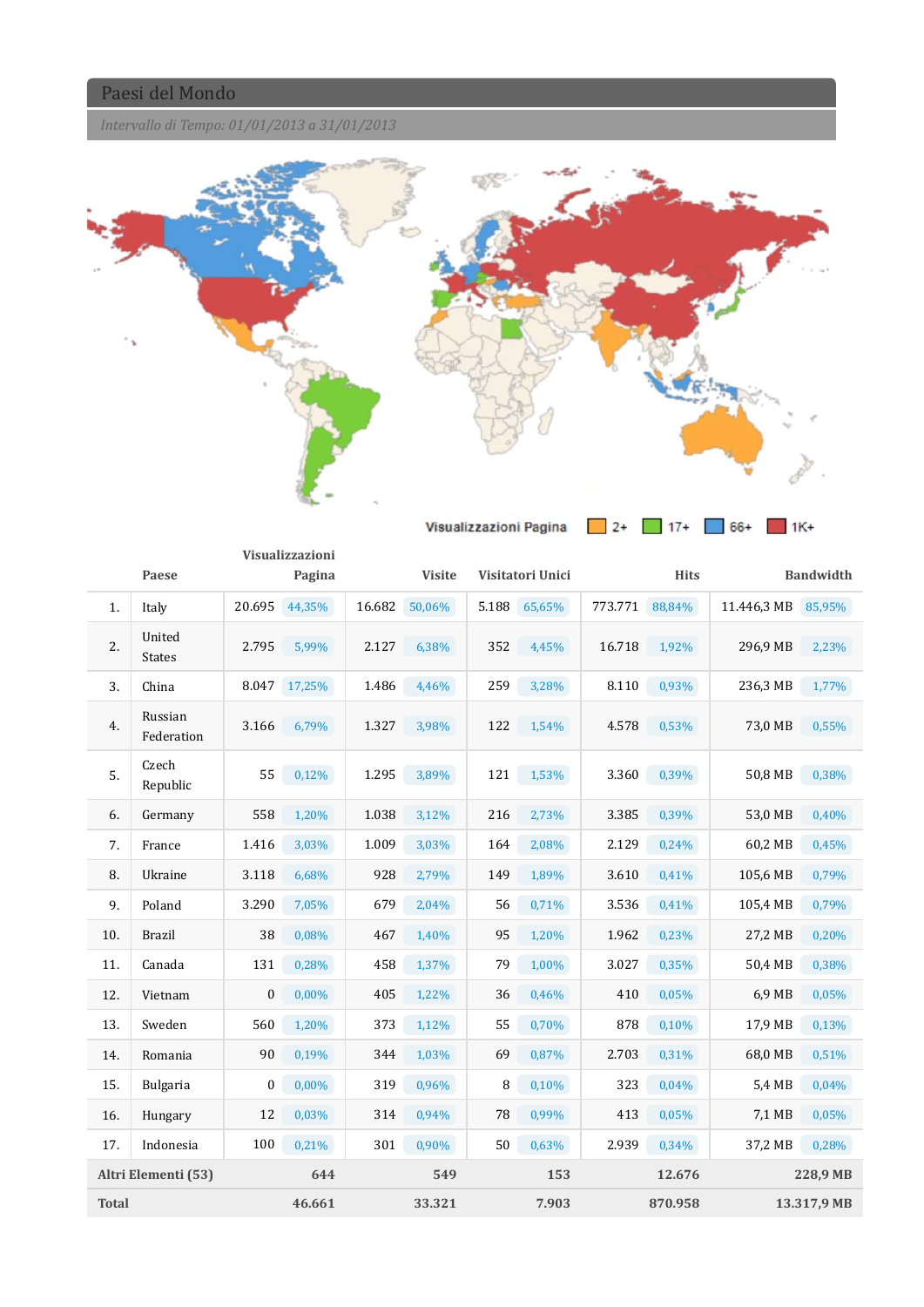|              |                       |                  | Visualizzazioni |     |               |    |                  |       |             |                   |                  |
|--------------|-----------------------|------------------|-----------------|-----|---------------|----|------------------|-------|-------------|-------------------|------------------|
|              | Paese                 |                  | Pagina          |     | <b>Visite</b> |    | Visitatori Unici |       | <b>Hits</b> |                   | <b>Bandwidth</b> |
| 18.          | United<br>Kingdom     | 93               | 0,20%           | 258 | 0,77%         | 54 | 0,68%            | 1.378 | 0,16%       | 21,1 MB           | 0,16%            |
| 19.          | Spain                 | 19               | 0,04%           | 245 | 0,74%         | 51 | 0,65%            | 1.026 | 0,12%       | 14,5 MB           | 0,11%            |
| 20.          | Switzerland           | 82               | 0,18%           | 177 | 0,53%         | 45 | 0,57%            | 3.143 | 0,36%       | 48,9 MB           | 0,37%            |
| 21.          | Netherlands           | 150              | 0,32%           | 167 | 0,50%         | 40 | 0,51%            | 1.650 | 0,19%       | 24,5 MB           | 0,18%            |
| 22.          | Latvia                | 1.123            | 2,41%           | 155 | 0,47%         | 13 | 0,16%            | 1.149 | 0,13%       | 39,4 MB           | 0,30%            |
| 23.          | Portugal              | 27               | 0,06%           | 151 | 0,45%         | 25 | 0,32%            | 1.400 | 0,16%       | 19,6 MB           | 0,15%            |
| 24.          | Argentina             | 49               | 0,11%           | 150 | 0,45%         | 27 | 0,34%            | 2.363 | 0,27%       | 30,6 MB           | 0,23%            |
| 25.          | Australia             | 10               | 0,02%           | 149 | 0,45%         | 22 | 0,28%            | 368   | 0,04%       | 5,9 MB            | 0,04%            |
| 26.          | Pakistan              | $\boldsymbol{0}$ | 0,00%           | 124 | 0,37%         | 35 | 0,44%            | 141   | 0,02%       | 2,5 MB            | 0,02%            |
| 27.          | India                 | 12               | 0,03%           | 116 | 0,35%         | 16 | 0,20%            | 143   | 0,02%       | 2,7 MB            | 0,02%            |
| 28.          | Belgium               | $\mathbf{0}$     | 0,00%           | 114 | 0,34%         | 35 | 0,44%            | 132   | 0,02%       | 2,4 MB            | 0,02%            |
| 29.          | Malaysia              | 8                | 0,02%           | 114 | 0,34%         | 25 | 0,32%            | 429   | 0,05%       | 5,9 MB            | 0,04%            |
| 30.          | Egypt                 | 22               | 0,05%           | 108 | 0,32%         | 20 | 0,25%            | 2.031 | 0,23%       | 54,2 MB           | 0,41%            |
| 31.          | Japan                 | 53               | 0,11%           | 104 | 0,31%         | 13 | 0,16%            | 111   | 0,01%       | 2,1 MB            | 0,02%            |
| 32.          | Mexico                | 8                | 0,02%           | 99  | 0,30%         | 22 | 0,28%            | 137   | 0,02%       | 3,5 MB            | 0,03%            |
| 33.          | Slovakia              | $\bf{0}$         | 0,00%           | 92  | 0,28%         | 22 | 0,28%            | 91    | 0,01%       | 1,6 MB            | 0,01%            |
| 34.          | Europe                | 101              | 0,22%           | 84  | 0,25%         | 21 | 0,27%            | 3.813 | 0,44%       | 42,4 MB           | 0,32%            |
| 35.          | Hong Kong             | 6                | 0,01%           | 82  | 0,25%         | 4  | 0,05%            | 109   | 0,01%       | $1.7 \text{ MB}$  | 0,01%            |
| 36.          | Turkey                | 12               | 0,03%           | 81  | 0,24%         | 28 | 0,35%            | 101   | 0,01%       | 1,9 MB            | 0,01%            |
| 37.          | <b>Denmark</b>        | 0                | $0,00\%$        | 65  | 0,20%         | 15 | 0,19%            | 65    | 0,01%       | 1,1 MB            | 0,01%            |
| 38.          | Greece                | 15               | 0,03%           | 57  | 0,17%         | 15 | 0,19%            | 1.397 | 0,16%       | 22,0 MB           | 0,16%            |
| 39.          | Austria               | 17               | 0,04%           | 56  | 0,17%         | 12 | 0,15%            | 250   | 0,03%       | 1,9 MB            | 0,01%            |
| 40.          | Senegal               | $\boldsymbol{0}$ | 0,00%           | 54  | 0,16%         | 9  | 0,11%            | 54    | 0,01%       | $0,8$ MB          | 0,01%            |
| 41.          | Morocco               | 2                | $0,00\%$        | 53  | 0,16%         | 16 | 0,20%            | 688   | 0,08%       | 29,4 MB           | 0,22%            |
| 42.          | Korea,<br>Republic of | 66               | 0,14%           | 49  | 0,15%         | 8  | 0,10%            | 149   | 0,02%       | 3,5 MB            | 0,03%            |
| 43.          | Ireland               | 41               | 0,09%           | 48  | 0,14%         | 10 | 0,13%            | 2.910 | 0,33%       | 41,8 MB           | 0,31%            |
| 44.          | Sri Lanka             | $\boldsymbol{0}$ | 0,00%           | 45  | 0,14%         | 6  | 0,08%            | 44    | 0,01%       | 0.7 <sub>MB</sub> | 0,01%            |
| 45.          | Cyprus                | 2                | $0,00\%$        | 42  | 0,13%         | 2  | 0,03%            | 43    | $0,00\%$    | 0.9 <sub>MB</sub> | 0,01%            |
| 46.          | Belarus               | $\boldsymbol{0}$ | 0,00%           | 39  | 0,12%         | 3  | 0,04%            | 45    | 0,01%       | $0,8$ MB          | 0,01%            |
| 47.          | Satellite<br>Provider | 22               | 0,05%           | 39  | 0,12%         | 18 | 0,23%            | 762   | 0,09%       | 9,0 MB            | 0,07%            |
| 48.          | Serbia                | $\overline{c}$   | 0,00%           | 35  | 0,11%         | 7  | 0,09%            | 82    | 0,01%       | 1,0 MB            | 0,01%            |
| 49.          | Slovenia              | 4                | 0,01%           | 35  | 0,11%         | 5  | 0,06%            | 193   | 0,02%       | 2,9 MB            | 0,02%            |
| 50.          | Jamaica               | $\boldsymbol{0}$ | 0,00%           | 33  | 0,10%         | 9  | 0,11%            | 33    | 0,00%       | 0,6 MB            | 0,00%            |
|              | Altri Elementi (53)   |                  | 644             |     | 549           |    | 153              |       | 12.676      |                   | 228,9 MB         |
| <b>Total</b> |                       |                  | 46.661          |     | 33.321        |    | 7.903            |       | 870.958     |                   | 13.317,9 MB      |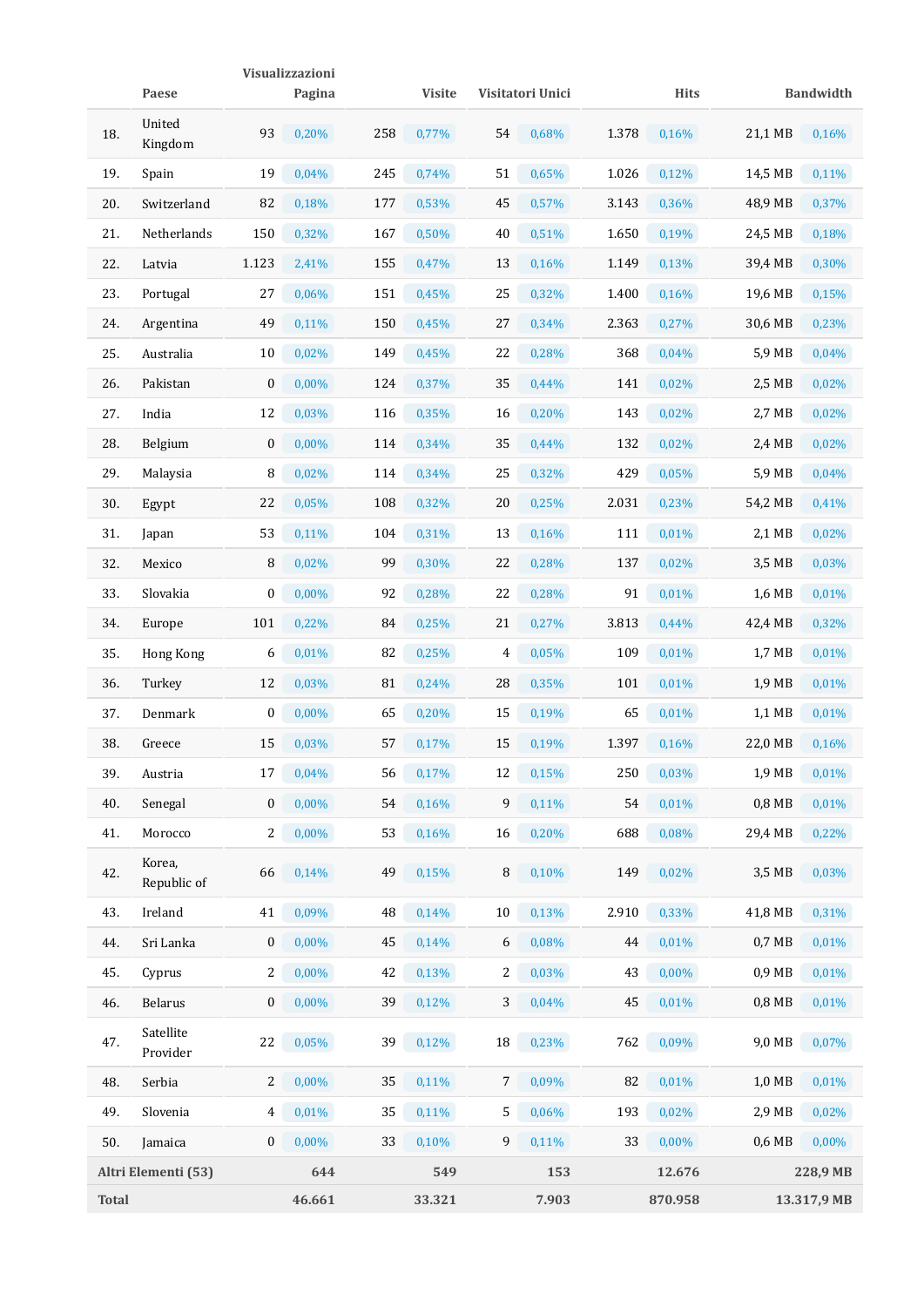*Intervallo di Tempo: 01/02/2013 a 28/02/2013*



|     | Visualizzazioni<br>Paese<br>Pagina |        |        | Visitatori Unici<br><b>Visite</b> |        |       |        |         | <b>Hits</b> | <b>Bandwidth</b> |          |
|-----|------------------------------------|--------|--------|-----------------------------------|--------|-------|--------|---------|-------------|------------------|----------|
| 1.  | Italy                              | 15.613 | 38,12% | 15.654                            | 45,69% | 7.041 | 64,34% | 661.582 | 86,80%      | 9.155,6 MB       | 83,73%   |
| 2.  | Czech<br>Republic                  | 84     | 0,21%  | 2.465                             | 7,19%  | 374   | 3,42%  | 5.392   | 0,71%       | 80,3 MB          | 0,73%    |
| 3.  | United<br><b>States</b>            | 2.228  | 5,44%  | 2.231                             | 6,51%  | 507   | 4,63%  | 17.204  | 2,26%       | 257,9 MB         | 2,36%    |
| 4.  | Russian<br>Federation              | 5.049  | 12,33% | 1.525                             | 4,45%  | 201   | 1,84%  | 5.860   | 0,77%       | 96,4 MB          | 0,88%    |
| 5.  | France                             | 2.113  | 5,16%  | 1.234                             | 3,60%  | 273   | 2,49%  | 3.445   | 0,45%       | 85,5 MB          | 0,78%    |
| 6.  | Ukraine                            | 2.809  | 6,86%  | 1.137                             | 3,32%  | 237   | 2,17%  | 3.820   | 0,50%       | 99,1 MB          | 0,91%    |
| 7.  | Germany                            | 660    | 1,61%  | 935                               | 2,73%  | 250   | 2,28%  | 2.603   | 0,34%       | 44,6 MB          | 0,41%    |
| 8.  | Poland                             | 5.191  | 12,67% | 922                               | 2,69%  | 72    | 0,66%  | 6.363   | 0,83%       | 163,5 MB         | 1,50%    |
| 9.  | Romania                            | 99     | 0,24%  | 732                               | 2,14%  | 126   | 1,15%  | 1.421   | 0,19%       | 20,1 MB          | 0,18%    |
| 10. | China                              | 4.389  | 10,72% | 731                               | 2,13%  | 230   | 2,10%  | 5.749   | 0,75%       | 155,6 MB         | 1,42%    |
| 11. | Canada                             | 182    | 0,44%  | 527                               | 1,54%  | 95    | 0,87%  | 864     | 0,11%       | 18,5 MB          | 0,17%    |
| 12. | <b>Brazil</b>                      | 189    | 0,46%  | 508                               | 1,48%  | 114   | 1,04%  | 3.594   | 0,47%       | 50,5 MB          | 0,46%    |
| 13. | Indonesia                          | 7      | 0,02%  | 377                               | 1,10%  | 98    | 0,90%  | 370     | 0,05%       | 4.1 MB           | 0,04%    |
| 14. | United<br>Kingdom                  | 294    | 0,72%  | 372                               | 1,09%  | 87    | 0,80%  | 3.180   | 0,42%       | 44,7 MB          | 0,41%    |
| 15. | Hungary                            | 25     | 0,06%  | 365                               | 1,07%  | 124   | 1,13%  | 3.137   | 0,41%       | 43,2 MB          | 0,40%    |
| 16. | Spain                              | 126    | 0,31%  | 284                               | 0,83%  | 72    | 0,66%  | 4.821   | 0,63%       | 70,2 MB          | 0,64%    |
| 17. | Sweden                             | 447    | 1,09%  | 282                               | 0,82%  | 62    | 0,57%  | 641     | 0,08%       | 13,8 MB          | 0,13%    |
|     | Altri Elementi (55)                |        | 357    |                                   | 686    |       | 252    |         | 9.962       |                  | 156,3 MB |

**Total 40.961 34.261 10.943 762.217 10.935,3 MB**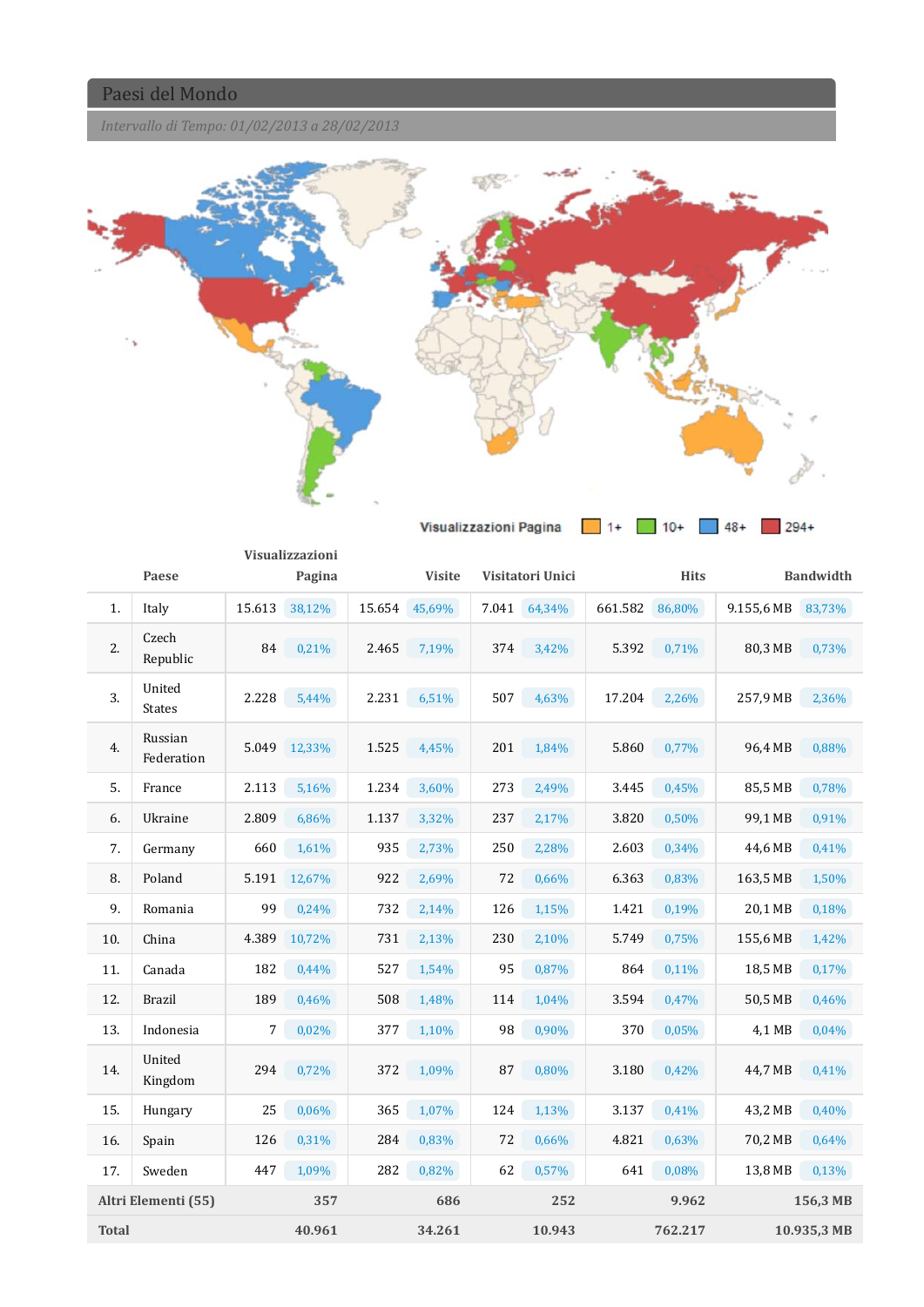|              | Paese                   |                  | <b>Visualizzazioni</b> |     |               |        |                  |       |             |          |                  |
|--------------|-------------------------|------------------|------------------------|-----|---------------|--------|------------------|-------|-------------|----------|------------------|
|              |                         |                  | Pagina                 |     | <b>Visite</b> |        | Visitatori Unici |       | <b>Hits</b> |          | <b>Bandwidth</b> |
| 18.          | <b>Bulgaria</b>         | 5                | 0,01%                  | 268 | 0,78%         | 19     | 0,17%            | 615   | 0,08%       | 8,6 MB   | 0,08%            |
| 19.          | Turkey                  | 6                | 0,01%                  | 192 | 0,56%         | 52     | 0,48%            | 196   | 0,03%       | 3,2 MB   | 0,03%            |
| 20.          | Slovakia                | 6                | 0,01%                  | 186 | 0,54%         | 64     | 0,58%            | 518   | 0,07%       | 8,3 MB   | 0,08%            |
| 21.          | Japan                   | 6                | 0,01%                  | 174 | 0,51%         | 14     | 0,13%            | 202   | 0,03%       | 4,6 MB   | 0,04%            |
| 22.          | Vietnam                 | 32               | 0,08%                  | 171 | 0,50%         | 36     | 0,33%            | 199   | 0,03%       | 5,5 MB   | 0,05%            |
| 23.          | Malaysia                | 3                | 0,01%                  | 161 | 0,47%         | 39     | 0,36%            | 315   | $0.04\%$    | 5,0 MB   | 0,05%            |
| 24.          | Switzerland             | 118              | 0,29%                  | 154 | 0,45%         | 66     | 0,60%            | 5.626 | 0,74%       | 77,1 MB  | 0,70%            |
| 25.          | India                   | 16               | 0,04%                  | 149 | 0,43%         | 35     | 0,32%            | 174   | $0,02\%$    | 3,1 MB   | 0,03%            |
| 26.          | Moldova,<br>Republic of | 98               | 0,24%                  | 149 | 0,43%         | 7      | 0,06%            | 230   | 0,03%       | 5,7 MB   | 0,05%            |
| 27.          | Greece                  | 9                | 0,02%                  | 142 | 0,41%         | 28     | 0,26%            | 1.286 | 0,17%       | 19,3 MB  | 0,18%            |
| 28.          | Denmark                 | 19               | 0,05%                  | 138 | 0,40%         | 12     | 0,11%            | 138   | 0,02%       | 2,3 MB   | 0,02%            |
| 29.          | Netherlands             | 136              | 0,33%                  | 107 | 0,31%         | 42     | 0,38%            | 1.106 | 0,15%       | 19,1 MB  | 0,17%            |
| 30.          | Australia               | 6                | 0,01%                  | 96  | 0,28%         | 15     | 0,14%            | 250   | 0,03%       | 2,2 MB   | 0,02%            |
| 31.          | Portugal                | 78               | 0,19%                  | 90  | 0,26%         | 26     | 0,24%            | 191   | 0,03%       | 23,8 MB  | 0,22%            |
| 32.          | Sri Lanka               | $\boldsymbol{0}$ | 0,00%                  | 88  | 0,26%         | 5      | 0,05%            | 84    | 0,01%       | 1,5 MB   | 0,01%            |
| 33.          | Pakistan                | 0                | $0,00\%$               | 79  | 0,23%         | 30     | 0,27%            | 82    | 0,01%       | 1,4 MB   | 0,01%            |
| 34.          | Thailand                | 18               | 0,04%                  | 75  | 0,22%         | 24     | 0,22%            | 2.068 | 0,27%       | 24,7 MB  | 0,23%            |
| 35.          | Mexico                  | 5                | 0,01%                  | 74  | $0,22\%$      | 25     | 0,23%            | 206   | 0,03%       | 3,3 MB   | 0,03%            |
| 36.          | Serbia                  | $\boldsymbol{0}$ | 0,00%                  | 70  | 0,20%         | 4      | 0,04%            | 70    | 0,01%       | 1,2 MB   | 0,01%            |
| 37.          | Belgium                 | 70               | 0,17%                  | 65  | 0,19%         | 25     | 0,23%            | 660   | 0,09%       | 12,7 MB  | 0,12%            |
| 38.          | Morocco                 | 0                | 0,00%                  | 63  | 0,18%         | 24     | 0,22%            | 851   | 0,11%       | 35,5 MB  | 0,32%            |
| 39.          | Nicaragua               | 0                | $0,00\%$               | 56  | 0,16%         | 7      | 0,06%            | 56    | 0,01%       | 0,9 MB   | 0,01%            |
| 40.          | Argentina               | 10               | 0,02%                  | 56  | 0,16%         | 20     | 0,18%            | 1.547 | 0,20%       | 20,0 MB  | 0,18%            |
| 41.          | Austria                 | 16               | 0,04%                  | 54  | 0,16%         | $10\,$ | 0,09%            | 58    | 0,01%       | $0,8$ MB | 0,01%            |
| 42.          | Finland                 | 14               | 0,03%                  | 54  | 0,16%         | 8      | 0,07%            | 232   | 0,03%       | 4,3 MB   | 0,04%            |
| 43.          | Latvia                  | 299              | 0,73%                  | 53  | 0,15%         | 12     | 0,11%            | 316   | 0,04%       | 9,7 MB   | 0,09%            |
| 44.          | Ireland                 | 48               | 0,12%                  | 51  | 0,15%         | 11     | 0,10%            | 482   | 0,06%       | 8,3 MB   | 0,08%            |
| 45.          | South Africa            | 2                | 0,00%                  | 50  | 0,15%         | 10     | 0,09%            | 51    | 0,01%       | $0,8$ MB | 0,01%            |
| 46.          | Israel                  | $\mathbf{1}$     | 0,00%                  | 49  | 0,14%         | 8      | 0,07%            | 49    | 0,01%       | $0,8$ MB | 0,01%            |
| 47.          | Philippines             | $\mathbf{1}$     | $0,00\%$               | 48  | 0,14%         | 10     | 0,09%            | 47    | 0,01%       | 0,9 MB   | 0,01%            |
| 48.          | Slovenia                | 40               | 0,10%                  | 46  | 0,13%         | 13     | 0,12%            | 3.485 | 0,46%       | 47,7 MB  | 0,44%            |
| 49.          | <b>Belarus</b>          | 21               | 0,05%                  | 45  | 0,13%         | 14     | 0,13%            | 72    | 0,01%       | 1,3 MB   | 0,01%            |
| 50.          | Venezuela               | 16               | 0,04%                  | 41  | 0,12%         | 13     | 0,12%            | 747   | 0,10%       | 11,8 MB  | 0,11%            |
|              | Altri Elementi (55)     |                  | 357                    |     | 686           |        | 252              |       | 9.962       |          | 156,3 MB         |
| <b>Total</b> |                         |                  | 40.961                 |     | 34.261        |        | 10.943           |       | 762.217     |          | 10.935,3 MB      |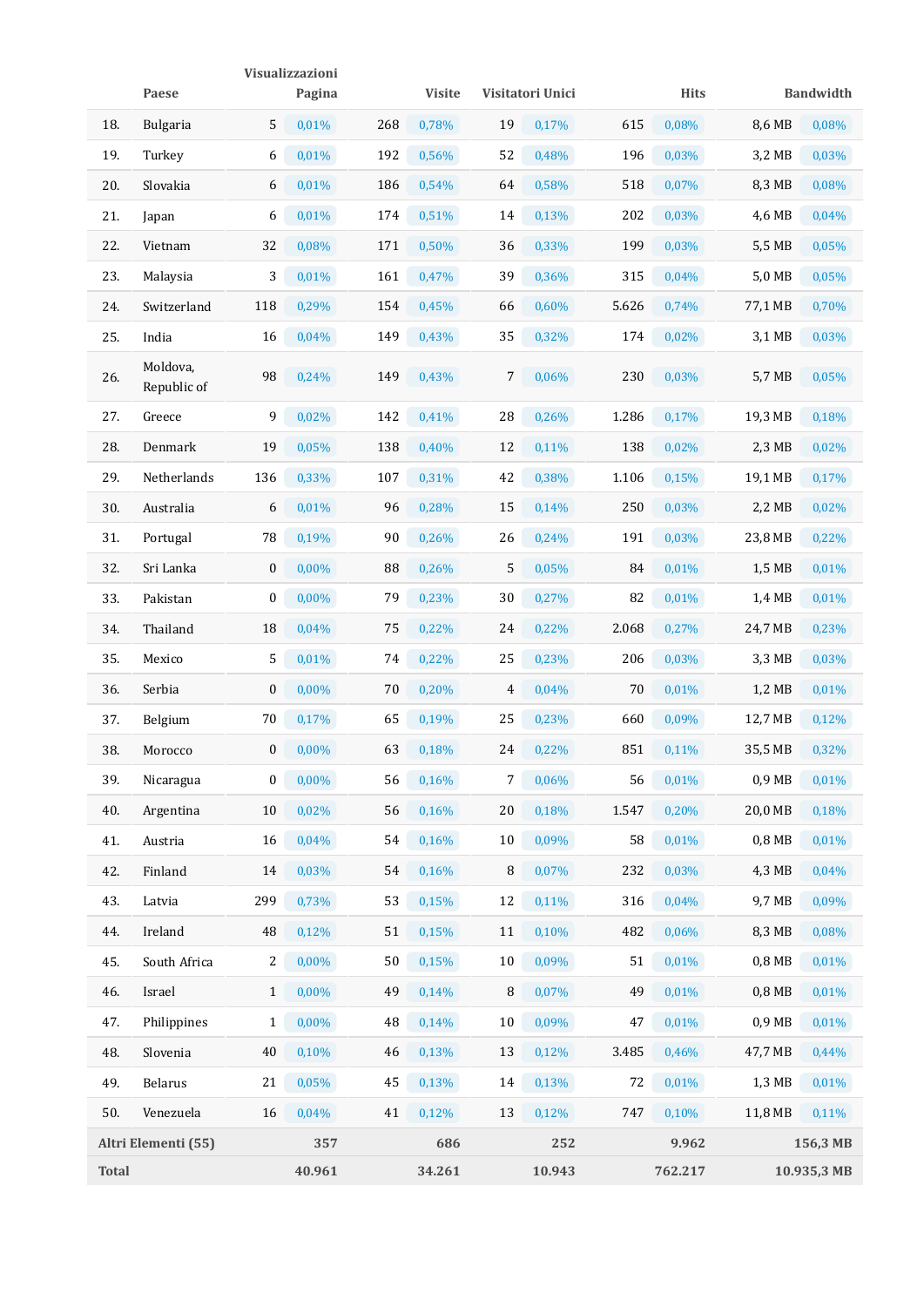*Intervallo di Tempo: 01/03/2013 a 31/03/2013*



|              |                       |       | Visualizzazioni |        |               |     |                  |         |             |                    |                  |
|--------------|-----------------------|-------|-----------------|--------|---------------|-----|------------------|---------|-------------|--------------------|------------------|
|              | Paese                 |       | Pagina          |        | <b>Visite</b> |     | Visitatori Unici |         | <b>Hits</b> |                    | <b>Bandwidth</b> |
| 1.           | Italy                 |       | 23.621 48,18%   | 24.379 | 63,01%        |     | 20.724 75,76%    | 803.439 | 90,20%      | 15.702,2 MB 89,40% |                  |
| 2.           | United<br>States      |       | 5.636 11,50%    | 2.715  | 7,02%         | 951 | 3,48%            | 27.453  | 3,08%       | 460,7 MB           | 2,62%            |
| 3.           | China                 |       | 5.416 11,05%    | 1.980  | 5,12%         | 931 | 3,40%            | 6.948   | 0,78%       | 338,5 MB           | 1,93%            |
| 4.           | Czech<br>Republic     | 59    | 0,12%           | 1.327  | 3,43%         | 419 | 1,53%            | 2.994   | 0,34%       | 43,8 MB            | 0,25%            |
| 5.           | France                | 1.725 | 3,52%           | 787    | 2,03%         | 393 | 1,44%            | 3.486   | 0,39%       | 79,4 MB            | 0,45%            |
| 6.           | Russian<br>Federation | 2.169 | 4,42%           | 726    | 1,88%         | 272 | 0,99%            | 3.079   | 0,35%       | 66,7 MB            | 0,38%            |
| 7.           | Poland                | 3.969 | 8,10%           | 693    | 1,79%         | 125 | 0,46%            | 4.521   | 0,51%       | 125,3 MB           | 0,71%            |
| 8.           | Germany               | 541   | 1,10%           | 628    | 1,62%         | 362 | 1,32%            | 4.127   | 0,46%       | 68,0 MB            | 0,39%            |
| 9.           | Ukraine               | 2.189 | 4,47%           | 549    | 1,42%         | 224 | 0,82%            | 2.663   | 0,30%       | 77,4 MB            | 0,44%            |
| 10.          | Canada                | 114   | 0,23%           | 309    | 0,80%         | 171 | 0,63%            | 1.120   | 0,13%       | 20,5 MB            | 0,12%            |
| 11.          | Hungary               | 11    | 0,02%           | 308    | 0,80%         | 241 | 0,88%            | 854     | 0,10%       | 13,1 MB            | 0,07%            |
| 12.          | United<br>Kingdom     | 447   | 0,91%           | 301    | 0,78%         | 142 | 0,52%            | 4.336   | 0,49%       | 66,2 MB            | 0,38%            |
| 13.          | Spain                 | 164   | 0,33%           | 277    | 0,72%         | 167 | 0,61%            | 2.055   | 0,23%       | 33,8 MB            | 0,19%            |
| 14.          | Romania               | 61    | 0,12%           | 271    | 0,70%         | 121 | 0,44%            | 1.747   | 0,20%       | 28,4 MB            | 0,16%            |
| 15.          | <b>Brazil</b>         | 46    | 0,09%           | 262    | 0,68%         | 193 | 0,71%            | 1.032   | 0,12%       | 17,1 MB            | 0,10%            |
| 16.          | Switzerland           | 117   | 0,24%           | 251    | 0,65%         | 201 | 0,73%            | 2.532   | 0,28%       | 42,0 MB            | 0,24%            |
| 17.          | Sweden                | 400   | 0,82%           | 248    | 0,64%         | 152 | 0,56%            | 837     | 0,09%       | 17,4 MB            | 0,10%            |
|              | Altri Elementi (79)   |       | 159             |        | 455           |     | 384              |         | 3.386       |                    | 85,6 MB          |
| <b>Total</b> |                       |       | 49.025          |        | 38.692        |     | 27.353           |         | 890.758     |                    | 17.565,0 MB      |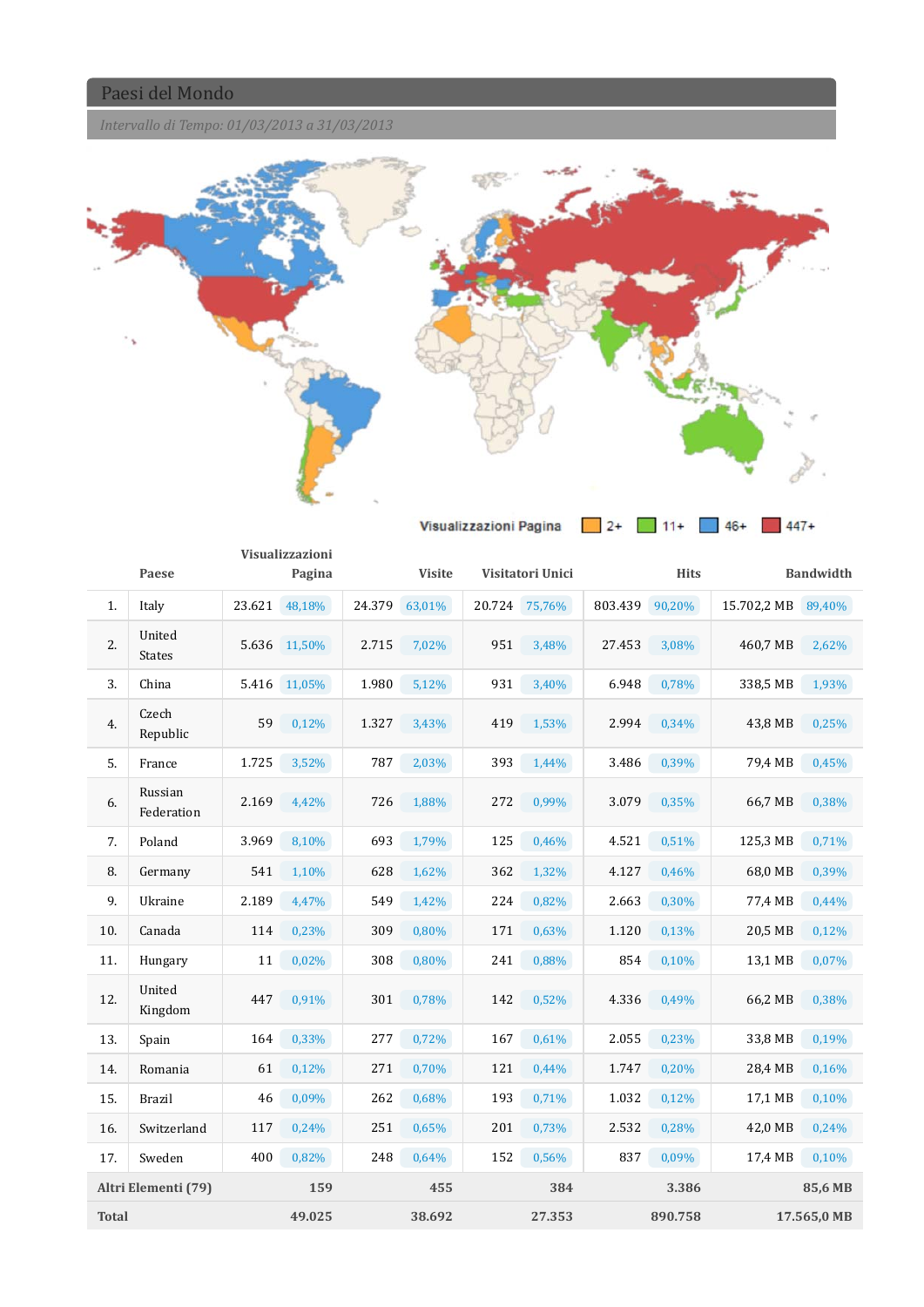|              |                         |                  | Visualizzazioni   |     |               |    |                   |       |             |                   |                  |
|--------------|-------------------------|------------------|-------------------|-----|---------------|----|-------------------|-------|-------------|-------------------|------------------|
|              | Paese                   |                  | Pagina            |     | <b>Visite</b> |    | Visitatori Unici  |       | <b>Hits</b> |                   | <b>Bandwidth</b> |
| 18.          | Latvia                  | 595              | 1,21%             | 168 | 0,43%         | 17 | 0,06%             | 601   | 0,07%       | 22,0 MB           | 0,13%            |
| 19.          | Portugal                | 137              | 0,28%             | 167 | 0,43%         | 47 | 0,17%             | 1.065 | 0,12%       | 14,6 MB           | 0,08%            |
| 20.          | Slovakia                | 3                | 0,01%             | 119 | 0,31%         | 68 | 0,25%             | 281   | 0,03%       | 4,6 MB            | 0,03%            |
| 21.          | <b>Bulgaria</b>         | 13               | 0,03%             | 118 | 0,30%         | 29 | $0,11\%$          | 562   | 0,06%       | 8,9 MB            | 0,05%            |
| 22.          | Netherlands             | 43               | 0,09%             | 117 | 0,30%         | 74 | 0,27%             | 700   | 0,08%       | 14,3 MB           | 0,08%            |
| 23.          | Moldova,<br>Republic of | 435              | 0,89%             | 104 | 0,27%         | 11 | 0,04%             | 475   | 0,05%       | 15,7 MB           | 0,09%            |
| 24.          | Belgium                 | 64               | 0,13%             | 97  | 0,25%         | 82 | 0,30%             | 163   | 0,02%       | 7,7 MB            | 0,04%            |
| 25.          | Indonesia               | 19               | 0,04%             | 87  | $0,22\%$      | 66 | 0,24%             | 157   | 0,02%       | 2,6 MB            | 0,02%            |
| 26.          | India                   | 36               | 0,07%             | 84  | 0,22%         | 46 | 0,17%             | 111   | 0,01%       | 2,1 MB            | 0,01%            |
| 27.          | Vietnam                 | 3                | 0,01%             | 76  | 0,20%         | 28 | 0,10%             | 381   | 0,04%       | 5,5 MB            | 0,03%            |
| 28.          | Mexico                  | 10               | 0,02%             | 75  | 0,19%         | 70 | 0,26%             | 500   | 0,06%       | 8,8 MB            | 0,05%            |
| 29.          | Turkey                  | 25               | 0,05%             | 74  | 0,19%         | 56 | 0,20%             | 99    | 0,01%       | 2,4 MB            | 0,01%            |
| 30.          | Denmark                 | 3                | 0,01%             | 73  | 0,19%         | 24 | 0,09%             | 75    | 0,01%       | 1,9 MB            | 0,01%            |
| 31.          | Luxembourg              | 451              | 0,92%             | 70  | 0,18%         | 18 | 0,07%             | 627   | 0,07%       | 15,9 MB           | 0,09%            |
| 32.          | Argentina               | 6                | 0,01%             | 65  | 0,17%         | 62 | 0,23%             | 423   | 0,05%       | 8,9 MB            | 0,05%            |
| 33.          | Malaysia                | 11               | 0,02%             | 58  | 0,15%         | 41 | 0,15%             | 297   | 0,03%       | 6,0 MB            | 0,03%            |
| 34.          | Croatia                 | 23               | 0,05%             | 57  | 0,15%         | 41 | 0,15%             | 950   | 0,11%       | 15,7 MB           | 0,09%            |
| 35.          | Japan                   | 19               | 0,04%             | 56  | 0,14%         | 20 | 0,07%             | 359   | 0,04%       | 1,3 MB            | 0,01%            |
| 36.          | Greece                  | 2                | 0,00%             | 52  | 0,13%         | 35 | 0,13%             | 390   | 0,04%       | 6,6 MB            | 0,04%            |
| 37.          | Israel                  | 11               | 0,02%             | 51  | 0,13%         | 17 | 0,06%             | 64    | 0,01%       | 1,2 MB            | 0,01%            |
| 38.          | Pakistan                | $\boldsymbol{0}$ | 0,00%             | 46  | 0,12%         | 38 | 0,14%             | 62    | 0,01%       | 1,2 MB            | 0,01%            |
| 39.          | Australia               |                  | $11 \quad 0,02\%$ |     | 42 0,11%      |    | $35\qquad 0,13\%$ |       | 369 0,04%   | 5,9 MB 0,03%      |                  |
| 40.          | Austria                 | 25               | 0,05%             | 41  | 0,11%         | 23 | 0,08%             | 721   | 0,08%       | 11,1 MB           | 0,06%            |
| 41.          | Algeria                 | 7                | 0,01%             | 41  | 0,11%         | 39 | 0,14%             | 492   | 0,06%       | 18,1 MB           | 0,10%            |
| 42.          | Europe                  | 33               | 0,07%             | 41  | $0,11\%$      | 36 | 0,13%             | 1.723 | 0,19%       | 22,4 MB           | 0,13%            |
| 43.          | Morocco                 | 0                | $0,00\%$          | 39  | 0,10%         | 30 | $0,11\%$          | 258   | 0,03%       | 11,0 MB           | 0,06%            |
| 44.          | Thailand                | 9                | 0,02%             | 37  | 0,10%         | 23 | 0,08%             | 543   | 0,06%       | 8,0 MB            | 0,05%            |
| 45.          | Serbia                  | $\mathbf{1}$     | $0,00\%$          | 34  | 0,09%         | 24 | 0,09%             | 197   | 0,02%       | 3,1 MB            | 0,02%            |
| 46.          | Ireland                 | 24               | 0,05%             | 32  | 0,08%         | 18 | 0,07%             | 250   | 0,03%       | 5,4 MB            | 0,03%            |
| 47.          | Chile                   | 18               | 0,04%             | 29  | 0,07%         | 27 | 0,10%             | 739   | 0,08%       | 11,0 MB           | 0,06%            |
| 48.          | Lithuania               | 125              | 0,25%             | 28  | 0,07%         | 18 | 0,07%             | 137   | $0,02\%$    | 9,3 MB            | 0,05%            |
| 49.          | Finland                 | 10               | 0,02%             | 24  | 0,06%         | 10 | $0,04\%$          | 349   | 0,04%       | 4,9 MB            | 0,03%            |
| 50.          | Hong Kong               | 9                | 0,02%             | 24  | 0,06%         | 7  | 0,03%             | 29    | $0,00\%$    | 0.9 <sub>MB</sub> | 0,00%            |
|              | Altri Elementi (79)     |                  | 159               |     | 455           |    | 384               |       | 3.386       |                   | 85,6 MB          |
| <b>Total</b> |                         |                  | 49.025            |     | 38.692        |    | 27.353            |       | 890.758     |                   | 17.565,0 MB      |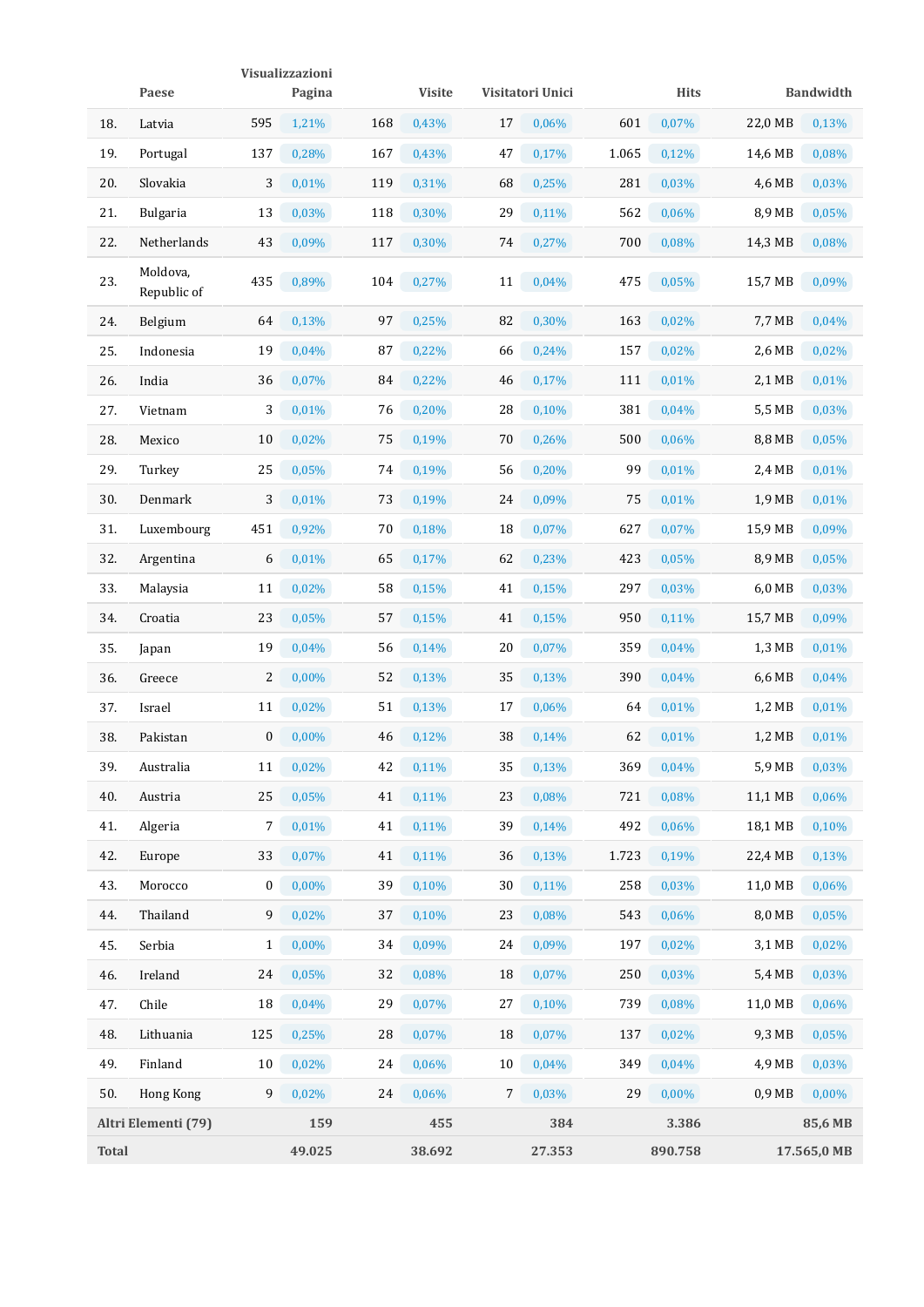*Intervallo di Tempo: 01/04/2013 a 30/04/2013*



|              |                         |        | Visualizzazioni |        |               |        |                  |         |             |             |                  |
|--------------|-------------------------|--------|-----------------|--------|---------------|--------|------------------|---------|-------------|-------------|------------------|
|              | Paese                   |        | Pagina          |        | <b>Visite</b> |        | Visitatori Unici |         | <b>Hits</b> |             | <b>Bandwidth</b> |
| 1.           | Italy                   | 17.036 | 41,37%          | 21.113 | 70,38%        | 17.911 | 78,65%           | 604.134 | 87,55%      | 11.603,7 MB | 83,32%           |
| 2.           | United<br><b>States</b> | 4.449  | 10,81%          | 2.219  | 7,40%         | 898    | 3,94%            | 24.699  | 3,58%       | 413,4 MB    | 2,97%            |
| 3.           | China                   | 6.478  | 15,73%          | 1.082  | 3,61%         | 662    | 2,91%            | 6.686   | 0,97%       | 181,7 MB    | 1,30%            |
| 4.           | France                  | 2.785  | 6,76%           | 739    | 2,46%         | 265    | 1,16%            | 5.337   | 0,77%       | 83,1 MB     | 0,60%            |
| 5.           | Ukraine                 | 2.553  | 6,20%           | 562    | 1,87%         | 144    | 0,63%            | 2.623   | 0,38%       | 76,3 MB     | 0,55%            |
| 6.           | Poland                  | 2.738  | 6,65%           | 425    | 1,42%         | 112    | 0,49%            | 3.535   | 0,51%       | 98,0 MB     | 0,70%            |
| 7.           | Germany                 | 410    | 1,00%           | 383    | 1,28%         | 272    | 1,19%            | 2.644   | 0,38%       | 40,8 MB     | 0,29%            |
| 8.           | Russian<br>Federation   | 1.328  | 3,23%           | 348    | 1,16%         | 222    | 0,97%            | 2.467   | 0,36%       | 57,9 MB     | 0,42%            |
| 9.           | Canada                  | 251    | 0,61%           | 268    | 0,89%         | 157    | 0,69%            | 1.391   | 0,20%       | 23,0 MB     | 0,17%            |
| 10.          | Switzerland             | 90     | 0,22%           | 213    | 0,71%         | 176    | 0,77%            | 4.180   | 0,61%       | 774,0 MB    | 5,56%            |
| 11.          | Spain                   | 152    | 0,37%           | 210    | 0,70%         | 159    | 0,70%            | 2.913   | 0,42%       | 41,4 MB     | 0,30%            |
| 12.          | <b>Brazil</b>           | 47     | 0,11%           | 197    | 0,66%         | 164    | 0,72%            | 1.706   | 0,25%       | 27,9 MB     | 0,20%            |
| 13.          | United<br>Kingdom       | 208    | 0,51%           | 156    | 0,52%         | 114    | 0,50%            | 2.294   | 0,33%       | 35,8 MB     | 0,26%            |
| 14.          | Hungary                 | 78     | 0,19%           | 152    | 0,51%         | 116    | 0,51%            | 3.427   | 0,50%       | 51,6 MB     | 0,37%            |
| 15.          | Czech<br>Republic       | 14     | 0,03%           | 115    | 0,38%         | 53     | 0,23%            | 284     | 0,04%       | 4,4 MB      | 0,03%            |
| 16.          | Netherlands             | 72     | 0,17%           | 109    | 0,36%         | 84     | 0,37%            | 393     | 0,06%       | 7,3 MB      | 0,05%            |
| 17.          | Moldova,<br>Republic of | 719    | 1,75%           | 107    | 0,36%         | 13     | 0,06%            | 729     | 0,11%       | 24,2 MB     | 0,17%            |
|              | Altri Elementi (63)     |        | 262             |        | 334           |        | 306              |         | 4.595       |             | 87,9 MB          |
| <b>Total</b> |                         |        | 41.175          |        | 29.999        |        | 22.773           |         | 690.052     |             | 13.927,2 MB      |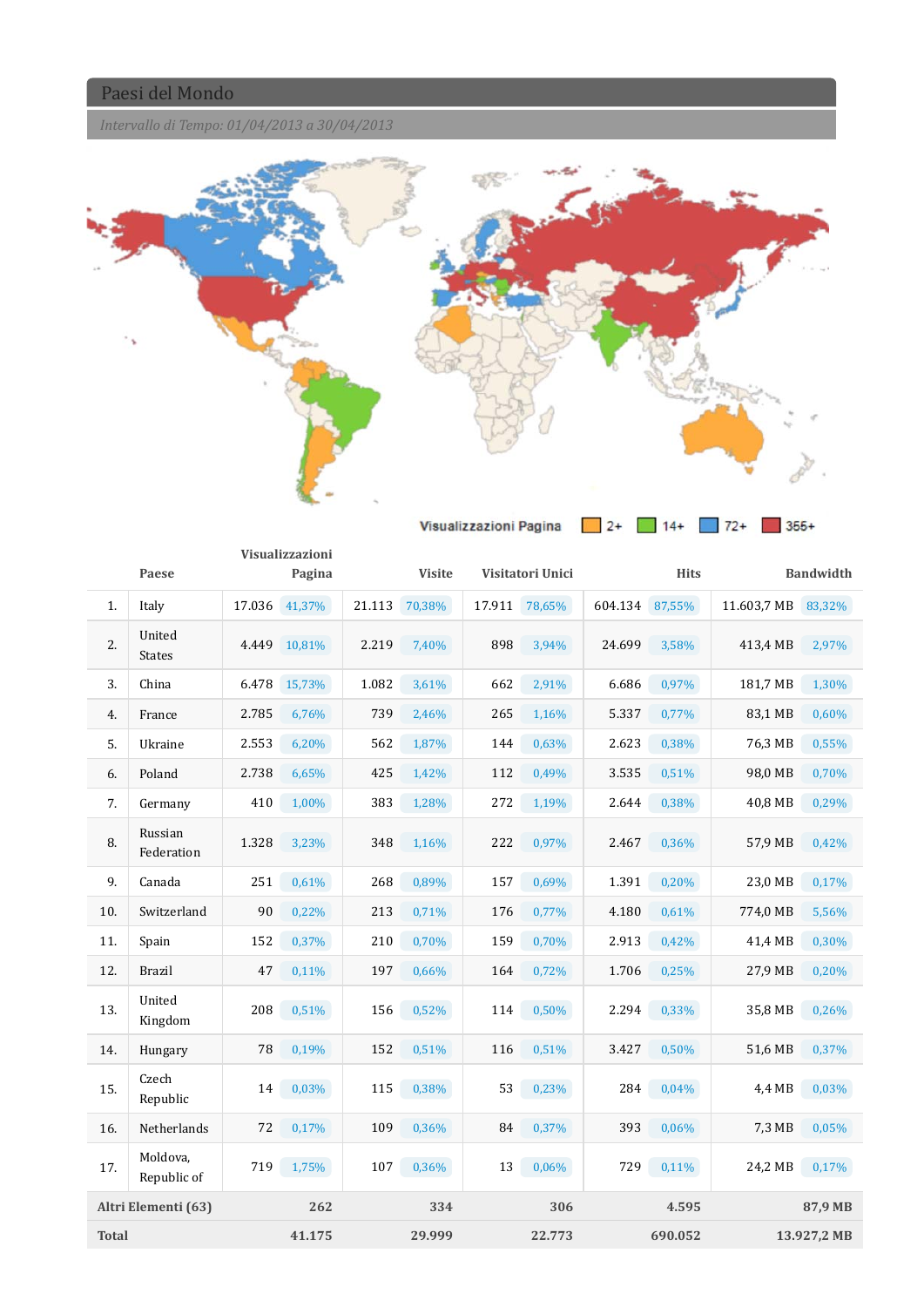|              |                     |     | Visualizzazioni |     |               |    |                  |       |             |          |                  |  |
|--------------|---------------------|-----|-----------------|-----|---------------|----|------------------|-------|-------------|----------|------------------|--|
|              | Paese               |     | Pagina          |     | <b>Visite</b> |    | Visitatori Unici |       | <b>Hits</b> |          | <b>Bandwidth</b> |  |
| 18.          | Sweden              | 352 | 0,85%           | 103 | 0,34%         | 53 | 0,23%            | 585   | 0,08%       | 13,1 MB  | 0,09%            |  |
| 19.          | Turkey              | 93  | 0,23%           | 82  | 0,27%         | 70 | 0,31%            | 2.024 | 0,29%       | 34,6 MB  | 0,25%            |  |
| 20.          | Argentina           | 11  | 0,03%           | 79  | 0,26%         | 71 | 0,31%            | 544   | 0,08%       | 8,3 MB   | 0,06%            |  |
| 21.          | Romania             | 44  | 0,11%           | 70  | 0,23%         | 54 | 0,24%            | 1.167 | 0,17%       | 18,7 MB  | 0,13%            |  |
| 22.          | Belgium             | 36  | 0,09%           | 66  | 0,22%         | 52 | 0,23%            | 591   | 0,09%       | 8,0 MB   | 0,06%            |  |
| 23.          | Mexico              | 4   | 0,01%           | 58  | 0,19%         | 55 | 0,24%            | 225   | 0,03%       | 3,8 MB   | 0,03%            |  |
| 24.          | India               | 16  | 0,04%           | 54  | 0,18%         | 54 | 0,24%            | 345   | 0,05%       | 5,7 MB   | 0,04%            |  |
| 25.          | Latvia              | 355 | 0,86%           | 54  | 0,18%         | 17 | 0,07%            | 400   | 0,06%       | 13,9 MB  | 0,10%            |  |
| 26.          | Algeria             | 10  | 0,02%           | 51  | 0,17%         | 45 | 0,20%            | 951   | 0,14%       | 26,3 MB  | 0,19%            |  |
| 27.          | Japan               | 113 | 0,27%           | 48  | 0,16%         | 23 | 0,10%            | 704   | 0,10%       | 11,7 MB  | 0,08%            |  |
| 28.          | Ireland             | 26  | 0,06%           | 40  | 0,13%         | 17 | 0,07%            | 783   | 0,11%       | 12,8 MB  | 0,09%            |  |
| 29.          | Australia           | 9   | 0,02%           | 38  | 0,13%         | 31 | 0,14%            | 383   | 0,06%       | 6,2 MB   | 0,04%            |  |
| 30.          | <b>Bulgaria</b>     | 19  | 0,05%           | 37  | 0,12%         | 18 | 0,08%            | 623   | 0,09%       | 9,4 MB   | 0,07%            |  |
| 31.          | Greece              | 10  | 0,02%           | 37  | 0,12%         | 33 | 0,14%            | 252   | 0,04%       | 6,4 MB   | 0,05%            |  |
| 32.          | Portugal            | 33  | 0,08%           | 36  | 0,12%         | 27 | 0,12%            | 217   | 0,03%       | 4,2 MB   | 0,03%            |  |
| 33.          | Croatia             | 8   | 0,02%           | 30  | 0,10%         | 26 | 0,11%            | 744   | $0,11\%$    | 11,7 MB  | 0,08%            |  |
| 34.          | Austria             | 15  | 0,04%           | 29  | 0,10%         | 13 | 0,06%            | 371   | 0,05%       | 5,6 MB   | 0,04%            |  |
| 35.          | Europe              | 42  | 0,10%           | 27  | 0,09%         | 24 | $0,11\%$         | 1.550 | $0,22\%$    | 21,1 MB  | 0,15%            |  |
| 36.          | Lithuania           | 82  | 0,20%           | 27  | 0,09%         | 16 | 0,07%            | 94    | 0,01%       | 4,1 MB   | 0,03%            |  |
| 37.          | Colombia            | 6   | 0,01%           | 25  | 0,08%         | 22 | 0,10%            | 351   | 0,05%       | 6,0 MB   | 0,04%            |  |
| 38.          | Albania             | 2   | $0,00\%$        | 24  | 0,08%         | 21 | 0,09%            | 139   | 0,02%       | 3,0 MB   | 0,02%            |  |
| 39.          | Norway              | 0   | 0,00%           | 24  | 0,08%         | 21 | 0,09%            | 28    | 0,00%       | 2,2 MB   | 0,02%            |  |
| 40.          | Venezuela           | 14  | 0,03%           | 24  | 0,08%         | 22 | 0,10%            | 31    | 0,00%       | 1,7 MB   | 0,01%            |  |
| 41.          | Pakistan            | 0   | $0,00\%$        | 23  | 0,08%         | 22 | 0,10%            | 87    | 0,01%       | 1,5 MB   | 0,01%            |  |
| 42.          | Israel              | 21  | 0,05%           | 23  | 0,08%         | 14 | 0,06%            | 249   | 0,04%       | 3,9 MB   | 0,03%            |  |
| 43.          | Chile               | 14  | 0,03%           | 22  | 0,07%         | 21 | 0,09%            | 1.128 | 0,16%       | 16,6 MB  | 0,12%            |  |
| 44.          | Egypt               | 0   | 0,00%           | 22  | 0,07%         | 20 | 0,09%            | 334   | 0,05%       | 13,3 MB  | 0,10%            |  |
| 45.          | N/A                 | 40  | 0,10%           | 21  | 0,07%         | 8  | 0,04%            | 199   | 0,03%       | 2,8 MB   | 0,02%            |  |
| 46.          | Luxembourg          | 115 | 0,28%           | 20  | 0,07%         | 10 | 0,04%            | 137   | 0,02%       | 4,1 MB   | 0,03%            |  |
| 47.          | Peru                | 0   | $0,00\%$        | 19  | 0,06%         | 19 | 0,08%            | 20    | $0,00\%$    | $0,7$ MB | 0,01%            |  |
| 48.          | Malaysia            | 0   | 0,00%           | 19  | 0,06%         | 19 | 0,08%            | 22    | 0,00%       | $0,5$ MB | 0,00%            |  |
| 49.          | Slovenia            | 9   | 0,02%           | 18  | 0,06%         | 13 | 0,06%            | 464   | 0,07%       | 7,0 MB   | 0,05%            |  |
| 50.          | Serbia              | 6   | 0,01%           | 17  | 0,06%         | 14 | 0,06%            | 273   | 0,04%       | 5,9 MB   | 0,04%            |  |
|              | Altri Elementi (63) |     | 262             |     | 334           |    | 306              |       | 4.595       |          | 87,9 MB          |  |
| <b>Total</b> |                     |     | 41.175          |     | 29.999        |    | 22.773           |       | 690.052     |          | 13.927,2 MB      |  |

h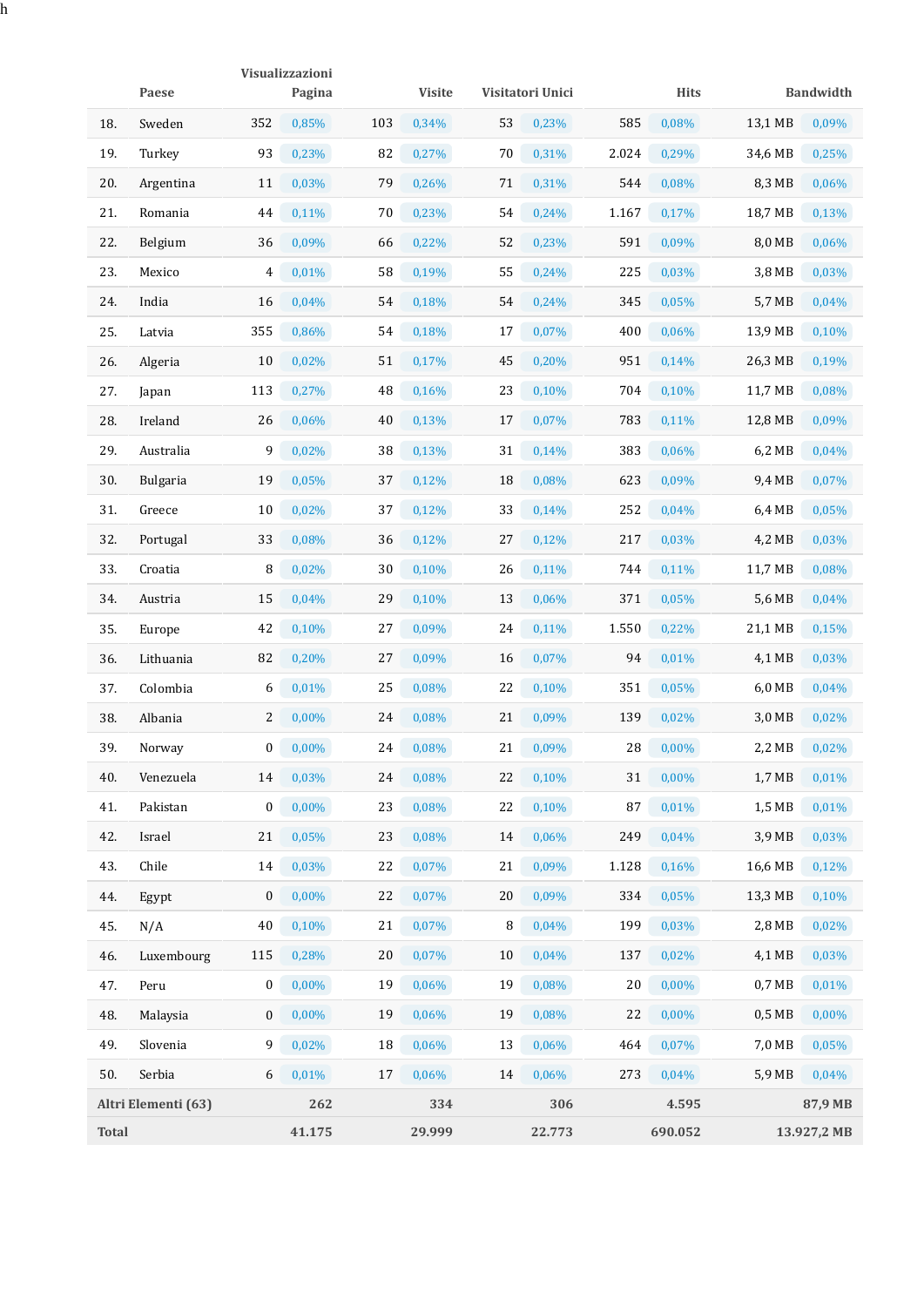*Intervallo di Tempo: 01/05/2013 a 31/05/2013*



|              |                         |        | Visualizzazioni |        |               |        |                  |         |             |            |                  |
|--------------|-------------------------|--------|-----------------|--------|---------------|--------|------------------|---------|-------------|------------|------------------|
|              | Paese                   |        | Pagina          |        | <b>Visite</b> |        | Visitatori Unici |         | <b>Hits</b> |            | <b>Bandwidth</b> |
| 1.           | Italy                   | 20.548 | 36,50%          | 21.875 | 63,68%        | 18.477 | 76,38%           | 602.076 | 86,48%      | 9.342,2 MB | 84,12%           |
| 2.           | United<br><b>States</b> | 4.335  | 7,70%           | 2.364  | 6,88%         | 1.038  | 4,29%            | 23.453  | 3,37%       | 390,7 MB   | 3,52%            |
| 3.           | China                   | 11.175 | 19,85%          | 1.996  | 5,81%         | 793    | 3,28%            | 11.733  | 1,69%       | 242,8 MB   | 2,19%            |
| 4.           | France                  | 6.806  | 12,09%          | 1.842  | 5,36%         | 363    | 1,50%            | 9.325   | 1,34%       | 144,1 MB   | 1,30%            |
| 5.           | Germany                 | 494    | 0,88%           | 784    | 2,28%         | 442    | 1,83%            | 4.845   | 0,70%       | 84,9 MB    | 0,76%            |
| 6.           | Canada                  | 1.611  | 2,86%           | 736    | 2,14%         | 211    | 0,87%            | 2.408   | 0,35%       | 55,1 MB    | 0,50%            |
| 7.           | Poland                  | 2.836  | 5,04%           | 487    | 1,42%         | 128    | 0,53%            | 3.549   | 0,51%       | 97,2 MB    | 0,88%            |
| 8.           | Ukraine                 | 1.979  | 3,52%           | 407    | 1,18%         | 141    | 0,58%            | 2.148   | 0,31%       | 57,8 MB    | 0,52%            |
| 9.           | Russian<br>Federation   | 1.684  | 2,99%           | 407    | 1,18%         | 182    | 0,75%            | 2.342   | 0,34%       | 69,3 MB    | 0,62%            |
| 10.          | Sweden                  | 573    | 1,02%           | 293    | 0,85%         | 241    | 1,00%            | 1.046   | 0,15%       | 18,9 MB    | 0,17%            |
| 11.          | N/A                     | 1.443  | 2,56%           | 249    | 0,72%         | 39     | 0,16%            | 1.448   | 0,21%       | 46,0 MB    | 0,41%            |
| 12.          | Spain                   | 214    | 0,38%           | 247    | 0,72%         | 149    | 0,62%            | 2.370   | 0,34%       | 38,7 MB    | 0,35%            |
| 13.          | Switzerland             | 47     | 0,08%           | 245    | 0,71%         | 203    | 0,84%            | 2.064   | 0,30%       | 38,3 MB    | 0,34%            |
| 14.          | United<br>Kingdom       | 347    | 0,62%           | 232    | 0,68%         | 141    | 0,58%            | 3.161   | 0,45%       | 49,7 MB    | 0,45%            |
| 15.          | Hungary                 | 14     | 0,02%           | 155    | 0,45%         | 104    | 0,43%            | 1.125   | 0,16%       | 17,5 MB    | 0,16%            |
| 16.          | <b>Brazil</b>           | 27     | 0,05%           | 138    | 0,40%         | 135    | 0,56%            | 1.098   | 0,16%       | 16,4 MB    | 0,15%            |
| 17.          | Czech<br>Republic       | 64     | 0,11%           | 106    | 0,31%         | 48     | 0,20%            | 371     | 0,05%       | 7,3 MB     | 0,07%            |
|              | Altri Elementi (73)     |        | 313             |        | 403           |        | 359              |         | 3.584       |            | 76,5 MB          |
| <b>Total</b> |                         |        | 56.289          |        | 34.354        |        | 24.190           |         | 696.166     |            | 11.106,4 MB      |